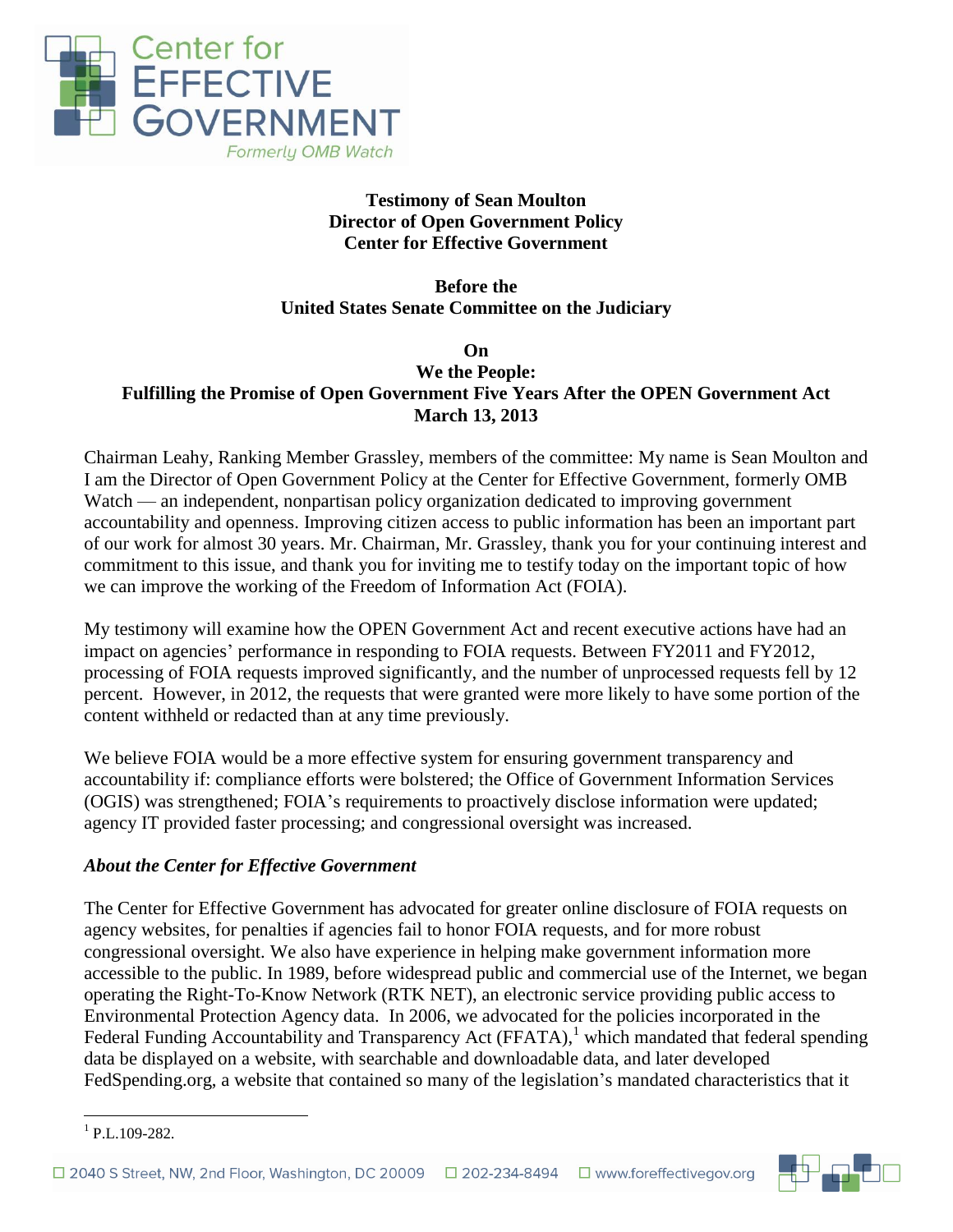was licensed to the federal government and became the starting point for USAspending.gov, which launched at the end of 2007.

### *FOIA and Effective Government*

We believe that in a democracy, citizens should have easy access to the information that their government gathers – all but the most sensitive information. This was the logic behind the passage of FOIA in 1966 and remains the driving force for transparency. FOIA provides the public with access to information about food safety, compliance with environmental standards, and special interest influence in government decision making.

Yet some issues have persistently reduced FOIA's effectiveness and delayed agency responses by months and sometimes years. Large backlogs in the processing of requests are common. Some agencies overuse exemptions to withhold documents from disclosure. These problems can result in lawsuits that make obtaining government information more costly for both agencies and the public; furthermore, when the requested information is finally released, it is no longer timely. Recent reforms have made progress on addressing these concerns, but significant problems remain.

#### **1. Impact of the OPEN Government Act on Agency Compliance**

The passage of the Openness Promotes Effectiveness in our National (OPEN) Government Act of  $2007<sup>2</sup>$ was a significant advance in addressing loopholes and weaknesses in the FOIA process that contributed to delayed releases and growing backlogs of requests. We supported the OPEN Government Act at the time of its passage and believe it has contributed positively to the effectiveness of the FOIA system.

Specifically, the OPEN Government Act:

- Created the Office of Government Information Services (OGIS) within the National Archives and Records Administration and directed it to offer mediation services when FOIA requesters and reviewers disagree.
- Made it easier for litigants to recover attorney fees in FOIA cases where an agency makes a "voluntary or unilateral change in position" in the face of a lawsuit. This means agencies will no longer be able to avoid the cost of paying attorney fees if they force complainants to bring a lawsuit and then release the materials at the last minute. This is an important disincentive to bad behavior by agencies, and there are signs that this provision is helping get more information out to the public. We heard that some news organizations had not pursued any FOIA litigation for years before this provision passed; they simply gave up when agencies failed to produce requested information, due to the expenses of litigation. With the new provision in place, however, requesters have been able to challenge agency withholding decisions in court.<sup>3</sup>



 2 P.L. 110-175.

<sup>&</sup>lt;sup>3</sup> Overall, FOIA litigation has increased since enactment of the OPEN Government Act. See Transactional Records Access Clearinghouse, "FOIA Lawsuits Increase During Obama Administration," *The FOIA Project*, Dec. 20, 2012. [http://foiaproject.org/2012/12/20/increase-in-foia-lawsuits-during-obama-administration/.](http://foiaproject.org/2012/12/20/increase-in-foia-lawsuits-during-obama-administration/)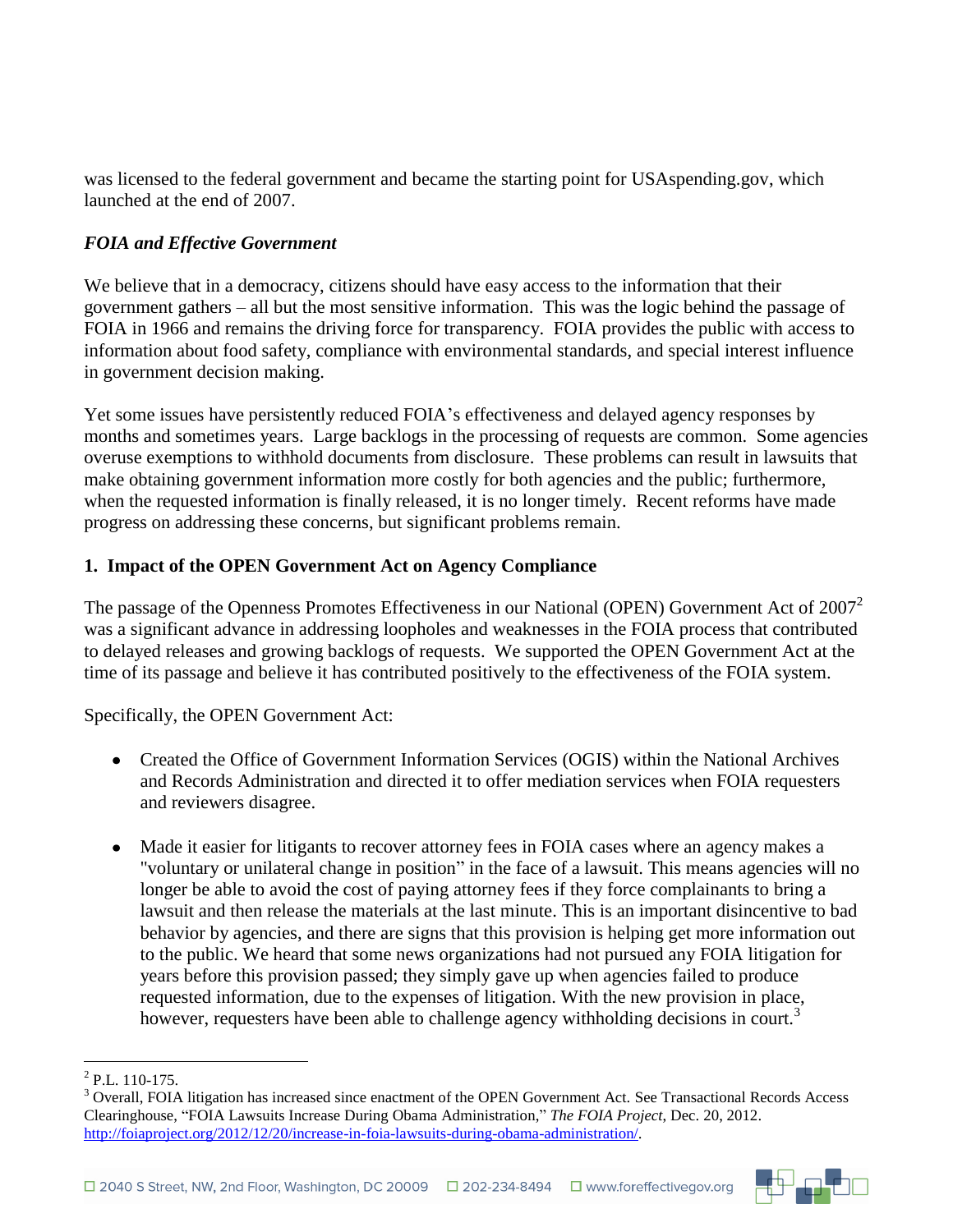- Discouraged undue delays in FOIA processing by financially penalizing agencies that fail to respond to FOIA requests within the statutory deadlines, since it bars them from collecting search fees from all requesters and duplication fees from certain favored requestors like the news media. Yet, despite this provision, only modest improvements in timeliness have been noticed at most agencies.
- Required agencies to create a FOIA tracking system that would allow requestors to monitor the progress of their requests on the Internet or by telephone. We believe that this provision has benefitted requesters, but problems remain with consistent and effective agency implementation of this provision. In many agencies, the tracking system is not automated. We have waited for days for agencies to return calls simply asking about the status of a FOIA request.
- Finally, the OPEN Government Act also added several new reporting requirements that demand agencies provide information about their timeliness in processing requests and administrative appeals, their grants of expedited processing and fee waivers, and their use of Exemption 3 statutes. Still, important gaps remain. Most importantly, none of the current statutory reporting requirements asks for data on the *quantity* of information released under FOIA's proactive disclosure requirements or in response to requests from external sources.

In sum, the OPEN Government Act appears to have reduced the "gaming" of FOIA requests by agencies and some of the costs of requesting information, but it has not significantly increased the speed or scale of FOIA processing in most agencies.

# **2. Executive Actions to Improve FOIA Compliance**

On his first day in office, President Obama demanded faster FOIA processing: "Agencies should act promptly and in a spirit of cooperation" when processing FOIA requests.<sup>4</sup> "Each agency must be fully accountable for its administration of the FOIA," wrote Attorney General Eric Holder in a 2009 memo, which established new reporting requirements for FOIA processing.<sup>5</sup> Both memos and the Open Government Directive of December 2009 instructed agencies to proactively disseminate information online to reduce the necessity and costs associated with reviewing and processing FOIA requests.<sup>6</sup>

The 2009 Open Government Directive also tasked agencies with significant backlogs of FOIA requests to reduce them by 10 percent annually. A 2010 memo directed agencies to "assess whether you are devoting adequate resources to responding to FOIA requests."<sup>7</sup>



<sup>1</sup> <sup>4</sup> Barack Obama, "Freedom of Information Act," memorandum, The White House, Jan. 21, 2009. [http://www.whitehouse.gov/the\\_press\\_office/FreedomofInformationAct.](http://www.whitehouse.gov/the_press_office/FreedomofInformationAct)

<sup>5</sup> Eric Holder, "The Freedom of Information Act (FOIA)," memorandum, Office of the Attorney General, March 19, 2009. [http://www.justice.gov/ag/foia-memo-march2009.pdf.](http://www.justice.gov/ag/foia-memo-march2009.pdf)

<sup>6</sup> Peter R. Orszag, "Open Government Directive," memorandum, Office of Management and Budget, Dec. 8, 2009. [http://www.whitehouse.gov/open/documents/open-government-directive.](http://www.whitehouse.gov/open/documents/open-government-directive)

<sup>7</sup> Rahm Emanuel and Bob Bauer, "Freedom of Information Act," memorandum, The White House, March 16, 2010. [http://www.archives.gov/ogis/memos/foia-memo-03-16-10.pdf.](http://www.archives.gov/ogis/memos/foia-memo-03-16-10.pdf)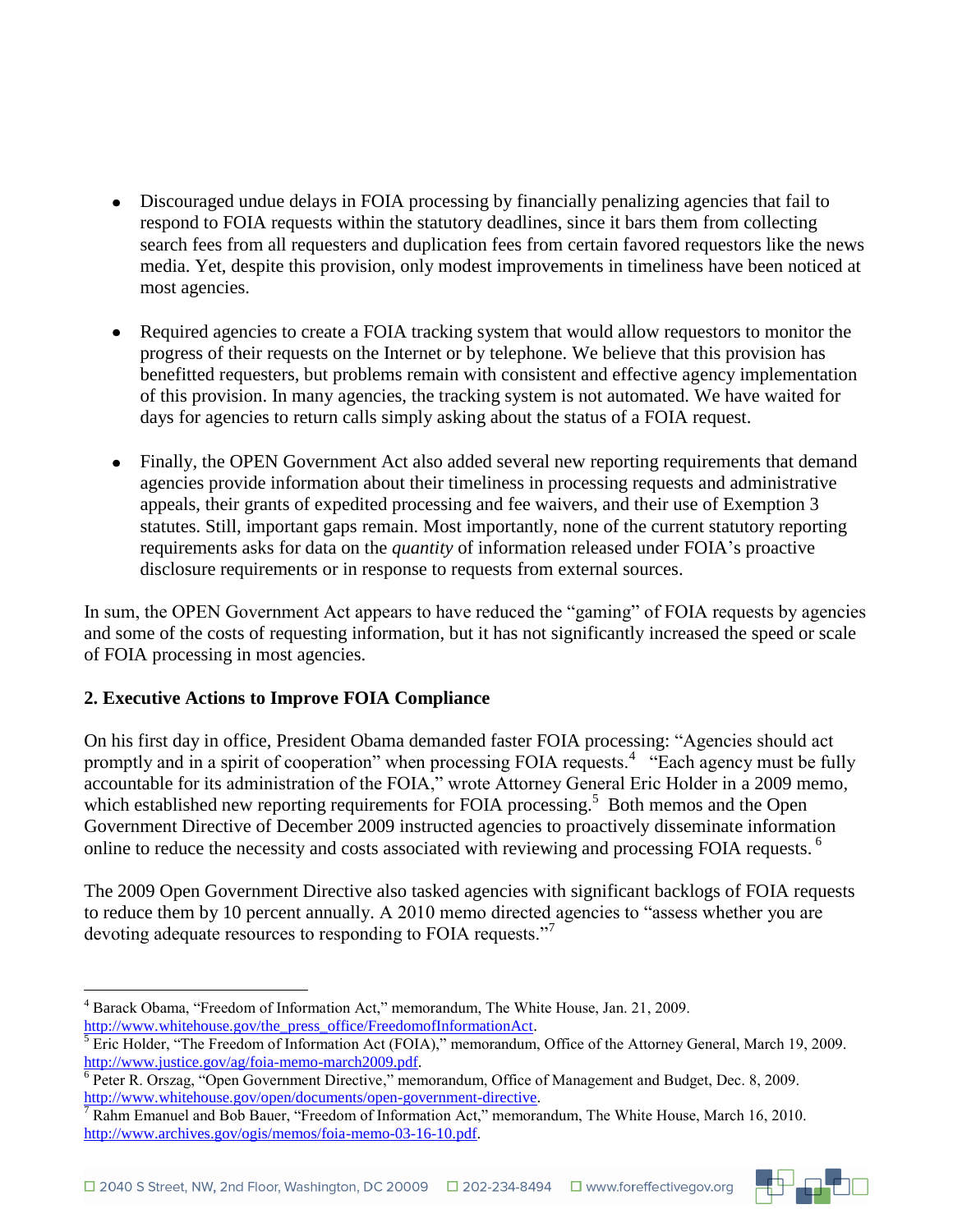Despite this prodding, progress in implementing these reforms has been uneven. Of the 11 cabinet agencies with more than 500 backlogged requests in fiscal year (FY) 2009, only three met the backlog reduction goal each year: the Departments of Health and Human Services, the Interior, and the Treasury. Three other agencies met the goal in two years out of three, while the remaining five agencies met their goal in only one year. At the end of FY 2012, nearly 60,000 backlogged requests remained in these 11 agencies; this represented a total cumulative reduction of less than nine percent, instead of the goal of 10 percent each year.<sup>8</sup>

Yet there has also been important progress in building a government-wide infrastructure for FOIA processing. Several agencies collaborated to develop FOIAOnline, an interactive website that launched in October 2012.<sup>9</sup> This multi-agency FOIA portal, long a goal of open government campaigners, allows the public to submit and track FOIA requests, receive responses, and search others' requests through a single website. The platform is also expected to improve the efficiency of agency processing of requests.

## **3. Agencies' Performance in Processing FOIA Requests in 2012**

Federal agencies responded to more than half a million FOIA requests last year, which presents plenty of opportunities for a citizen to disagree with an agency decision or to criticize its customer service in a particular case, but at a systemic level, the three primary indicators used to gauge effectiveness are: how many FOIA requests are processed in a timely way; how many requests for information are actually granted; and how many and what are the exemptions used to withhold information.

For the third year in a row, my staff and I analyzed the annual FOIA reports from 25 federal agencies. We assessed the performance of most cabinet-level departments and compared their performance in 2012 with similar data collected since FY 1998.<sup>10</sup>

# *Processing FOIA Requests*

1

In FY 2012, the Obama administration processed more FOIA requests than in any year since 2004. Specifically, the 25 agencies processed more than 512,000 requests, an increase of more than 39,000, or eight percent, over the number processed in 2011. Although these agencies received over 11,000 more requests in 2012 than in 2011, agencies' processing more than kept pace and requests unprocessed at the end of the year declined by 12 percent.

The agency most responsible for the decrease in pending requests was the Department of Homeland Security (DHS). This agency receives the most FOIA requests – more than 38 percent of all requests received by the 25 agencies – and in 2012, DHS received 15,000 more requests than in 2011. But it managed to process 60,000 more requests in 2012 than it did the year before, resulting in a 30 percent decrease in unprocessed requests.



<sup>&</sup>lt;sup>8</sup> Data from agency annual FOIA reports. See [http://www.justice.gov/oip/reports.html.](http://www.justice.gov/oip/reports.html)

<sup>&</sup>lt;sup>9</sup> "National Archives Joins Federal Agencies to Launch New Freedom of Information Act (FOIA) Online System," press release, National Archives and Records Administration, Oct. 1, 2012. http://www.archives.gov/press/pressreleases/2013/nr13-01.html.

 $10$  FY 1998 was the first year of reporting under the statutory reporting requirements as revised by Sec. 10 of the Electronic Freedom of Information Act Amendments of 1996, P.L. 104-231.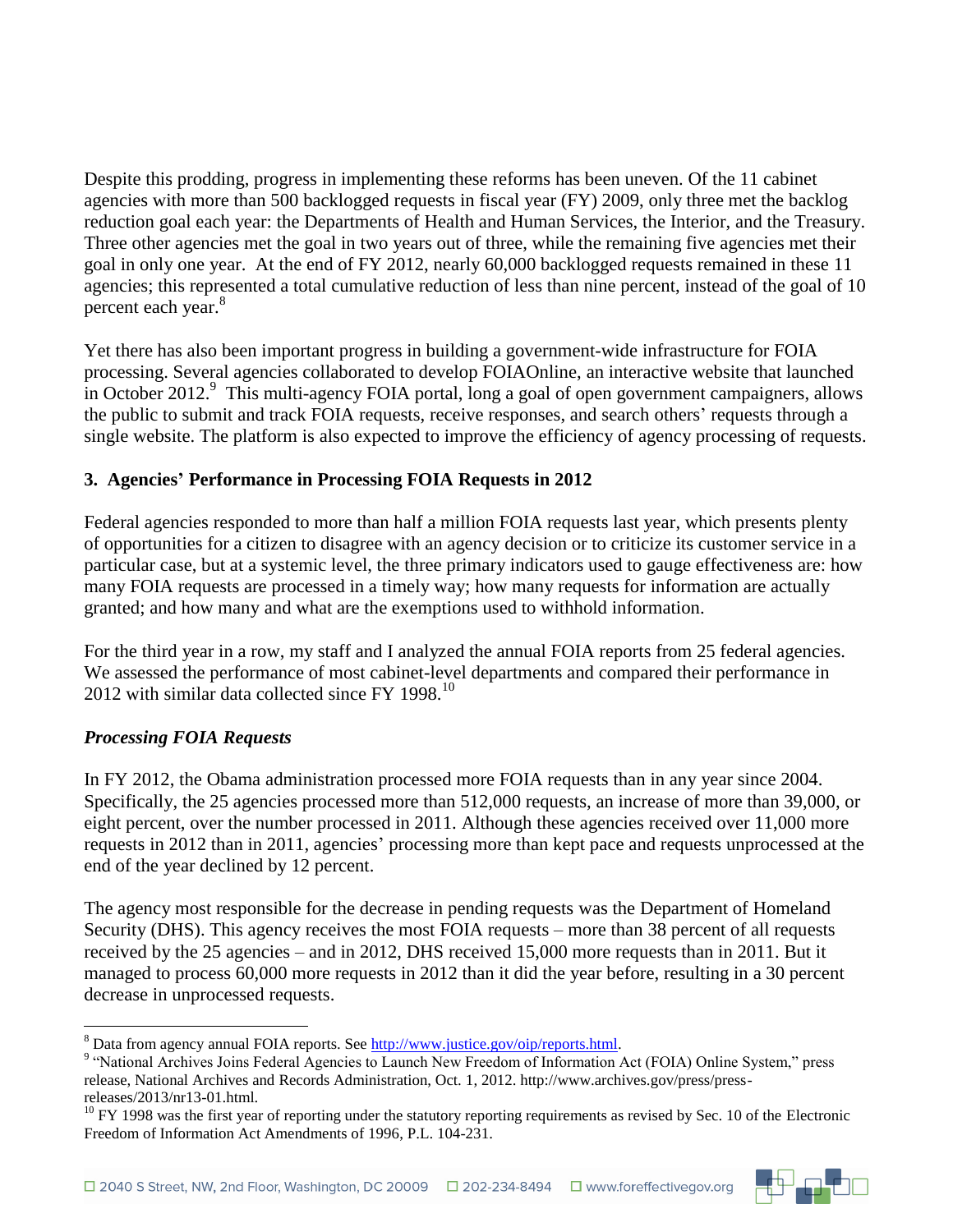### *Granting FOIA Requests*

Nineteen of the 25 agencies denied fewer than 10 percent of FOIA requests in 2012. The Department of Homeland Security denied requests less than one percent of the time. Not surprisingly, the State Department and Central Intelligence Agency were most likely to deny FOIA requests. They provided information, in full or in part, for only 56 and 41 percent, respectively, of the requests processed in 2012.

Overall, the agencies provided information, in full or in part, in 94 percent of the FOIA requests processed in 2012. After a steady decline in the Bush years in the percentage of FOIA requests that released the full information requested, the percentage rebounded in 2010, then fell through 2012 to the lowest level on record – just under 41 percent.

Federal agencies varied in their willingness to release complete information. In 2012, 95 percent of the FOIA requests released by the Small Business Administration provided full and complete information, but less than five percent of the FOIA releases from the Equal Employment Opportunity Commission's (EEOC) did so.

Our analysis excluded requests that have been denied for reasons other than exemptions, such as information requested from the wrong agency or requests for which no records were found.

# *Use of Exemptions*

Under FOIA, there are nine reasons why agencies can deny a request. In FY 2012, total use of exemptions rose by 26 percent from the previous year. Three exemptions accounted for almost three quarters of all exemptions: personal privacy, law enforcement personal privacy, and law enforcement techniques for prosecution. These three exemptions were each used approximately 100,000 times or more.

The use of personal privacy and law enforcement personal privacy exemptions rose 23 percent and 35 percent, respectively, in 2012 to their highest usage levels since 2002, when the use of both exemptions experienced extreme spikes likely related to greater information withholding in the aftermath of the 9/11 terrorist attacks.

The use of the internal rules exemption, once one of the most frequently used exemptions, was almost entirely eliminated (92 percent reduction) in the ongoing shift after the March 2011 U.S. Supreme Court ruling in *Milner v. Navy*, which restricted how broadly the government could apply the exemption.<sup>11</sup> However, a subsequent increase (43 percent) in the use of the interagency memos exemption suggests



<sup>1</sup> <sup>11</sup> *Milner v. Navy*, 131 S.Ct. 1259 (2011), [http://www.supremecourt.gov/opinions/10pdf/09-1163.pdf.](http://www.supremecourt.gov/opinions/10pdf/09-1163.pdf)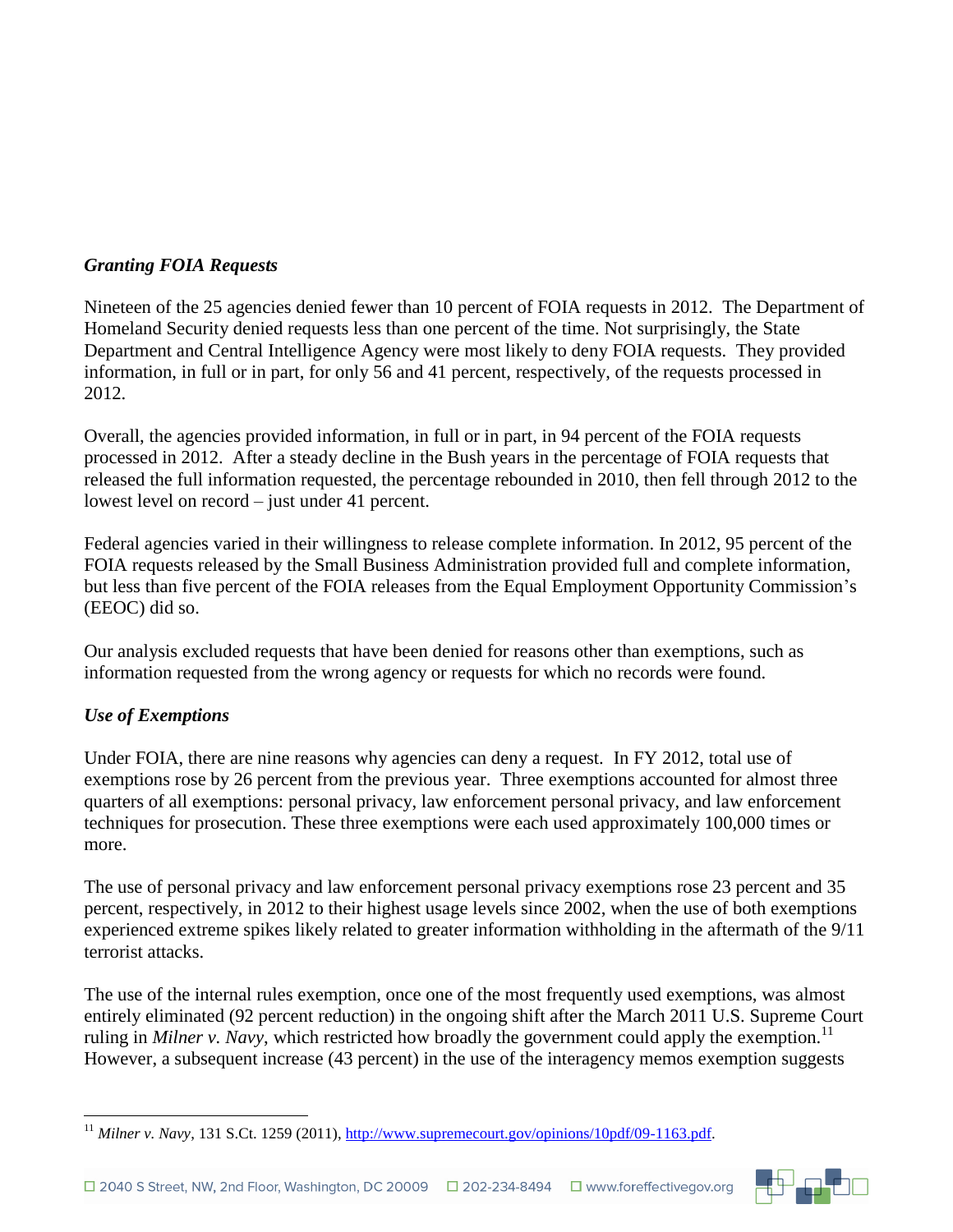that some agencies may have expanded the use of this exemption to withhold records that had previously been claimed as internal rules.

The "statutory" exemption, which was the fastest growing exemption in 2011, declined in use almost 15 percent in 2012. This drop was primarily driven by a significant reduction in use at the State Department: its use fell 62 percent between 2011 and 2012. (In 2011, the State Department sharply increased its use of an exemption to withhold information relating to visa applications, which drove up the usage temporarily.) The overall decline in the use of exemption 3 would have been larger if not for the doubling of its use at DHS and a 30 percent increase at the Equal Employment Opportunity Commission.

### *Cost Effectiveness*

For the first time, we also evaluated the amount spent by each agency to process FOIA requests. The 2012 cost data reveals enormous variation. The highest costs per processed request in 2012 among the 25 agencies examined were at the Nuclear Regulatory Commission (\$8,900) and Department of Energy (\$3,800). Several agencies were able to keep costs per request under \$200, including the Department of Homeland Security, which receives and processes more requests than any other agency.

The 10 agencies with the highest cost per request all processed fewer than 10,000 requests, so there may be some economies of scale in processing FOIA requests. However, four other agencies processed fewer than 10,000 requests and had significantly lower costs per request – the National Labor Relations Board, the Small Business Administration, the Consumer Product Safety Commission, and the National Science Foundation – so it is possible for agencies with smaller FOIA programs to achieve a lower cost per request.

### **4. Recommendations for Improving Agency Responses to FOIA**

We believe that FOIA performance could be improved significantly with improved compliance efforts, a stronger ombudsman, expanded proactive disclosure, better technology, congressional oversight, and expanded reporting. It should be possible to further reduce backlogs while continuing to release high amounts of the information requested, and limiting claims of exemptions.

### *Improve Compliance Efforts*

Despite the OPEN Government Act's requirements and new FOIA policies from the Obama administration, agencies seem to feel little pressure to improve FOIA performance. The Justice Department should be more aggressive in overseeing compliance by agencies. To improve compliance, Congress should codify the Obama memo's presumption of openness and the Holder memo's foreseeable harm standard for withholding. Additionally, the Justice Department should follow the Holder memo's standard and direct agencies to take all reasonable steps to avoid litigation, including resolving disputes without litigation. When cases do come to court, agency lawyers should argue positions consistent with the president and attorney general's transparency principles.

#### *Strengthen the Ombudsman*

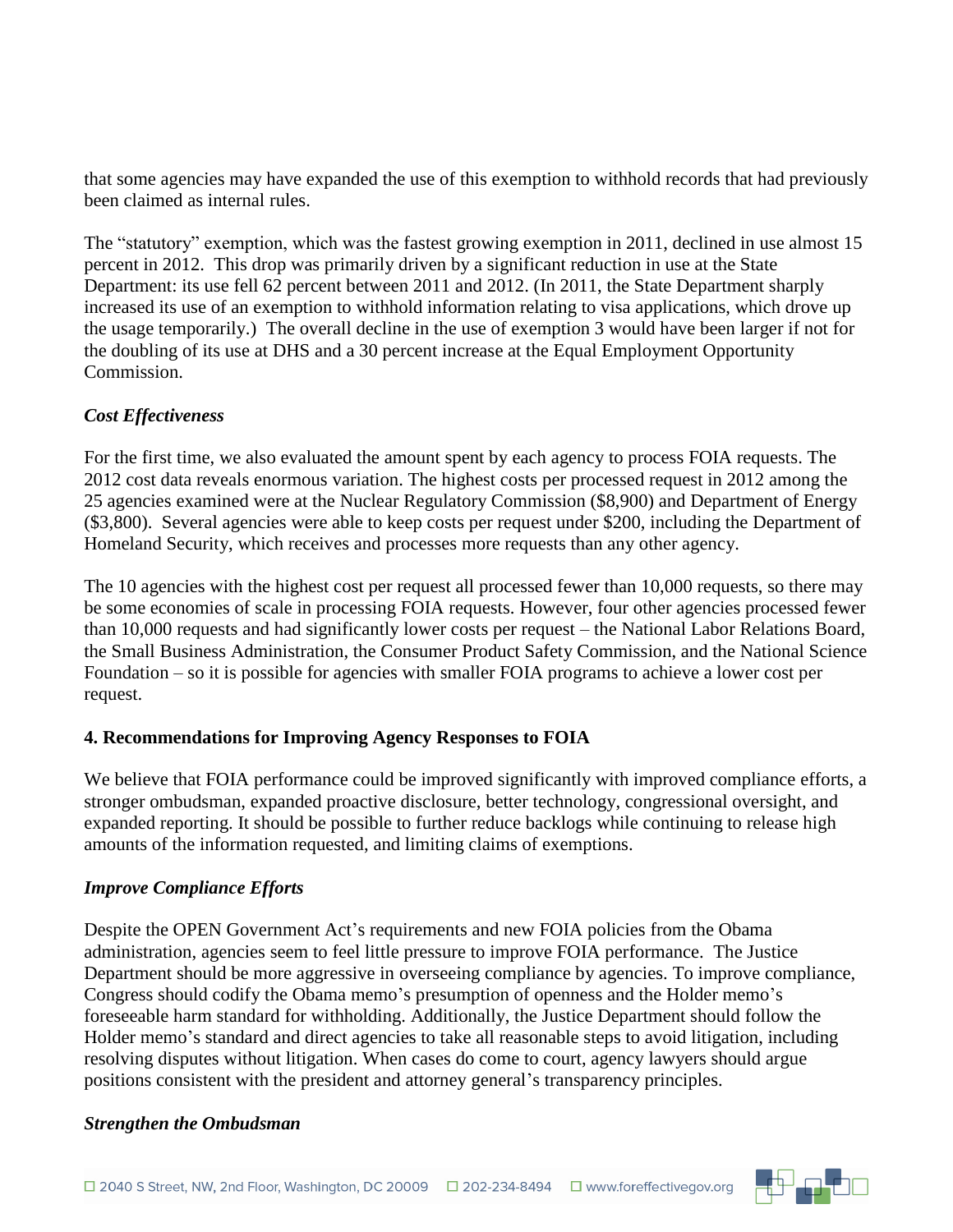The Office of Government Information Services (OGIS), created under the OPEN Government Act, is already having a positive impact on FOIA processing, despite its limited budget and authority. OGIS has developed a set of best practices for agencies to follow in FOIA implementation, ranging across issues like communications, customer service, and regulations. The administration should explore ways to expand and strengthen OGIS to get the full benefit of an independent ombudsman on FOIA. The office's authority to research and investigate FOIA implementation issues should be expanded so OGIS can explore the more troubling trends – the increased use of partial releases of information requests, the expanded use of key exemptions, and the extent of withholding in partial grants. OGIS should also be tasked with more regularly providing recommendations for improving information collection and enforcement and the creation of new incentives for compliance.

### *Expand FOIA's Proactive Disclosure Requirements*

In an ideal world, the public would be able to easily find government information without needing to file a FOIA request. A 21st century framework for public access must start with a presumption of openness in government. Agencies should explain their activities and operations to the public by routinely posting information online in timely, easy-to-find, and searchable formats.

FOIA already requires agencies to proactively make available certain information, such as final opinions, statements of policy, and votes in agency proceedings.<sup>12</sup> However, these requirements have not been updated since the E-FOIA Act of 1996.<sup>13</sup> More robust proactive disclosure of information could save staff time and effort by reducing duplicative FOIA requests. The Obama administration made good progress during its first term with the development of Data.gov and new requirements to post information online, but more is needed.

Congress should establish agencies' affirmative obligation to proactively disclose information online, making the principle stated in President Obama's FOIA memo law. This would set openness as the norm and raise awareness of agencies' disclosure responsibilities.

In addition, Congress should require agencies to establish procedures to proactively identify information of public interest and post it online. This would provide an instrument for realizing agencies' affirmative obligation to disclose. A few agencies have already moved to incorporate such procedures in their FOIA regulations.<sup>14</sup>

Congress should expand the types of information that agencies are required to proactively disclose to better provide transparency and accountability for core agency functions. All agencies should be required to post key data and records to show how the agency is operating. Specifically, the minimum

1



 $12$  5 USC 552(a)(1), (2), (5).

<sup>&</sup>lt;sup>13</sup> See Sec. 4 of the Electronic Freedom of Information Act Amendments of 1996, P.L. 104-231.

<sup>&</sup>lt;sup>14</sup> Interior Department at 43 CFR 2.67; Special Inspector General for Afghanistan Reconstruction at 5 CFR 9301.4. *Cf.* Justice Department, "Freedom of Information Act Regulations," proposed rule, March 21, 2011, 76 FR 15236 ("Each component is responsible for determining which of its records are required to be made publicly available, as well as identifying additional records of interest to the public that are appropriate for public disclosure, and for posting such records.").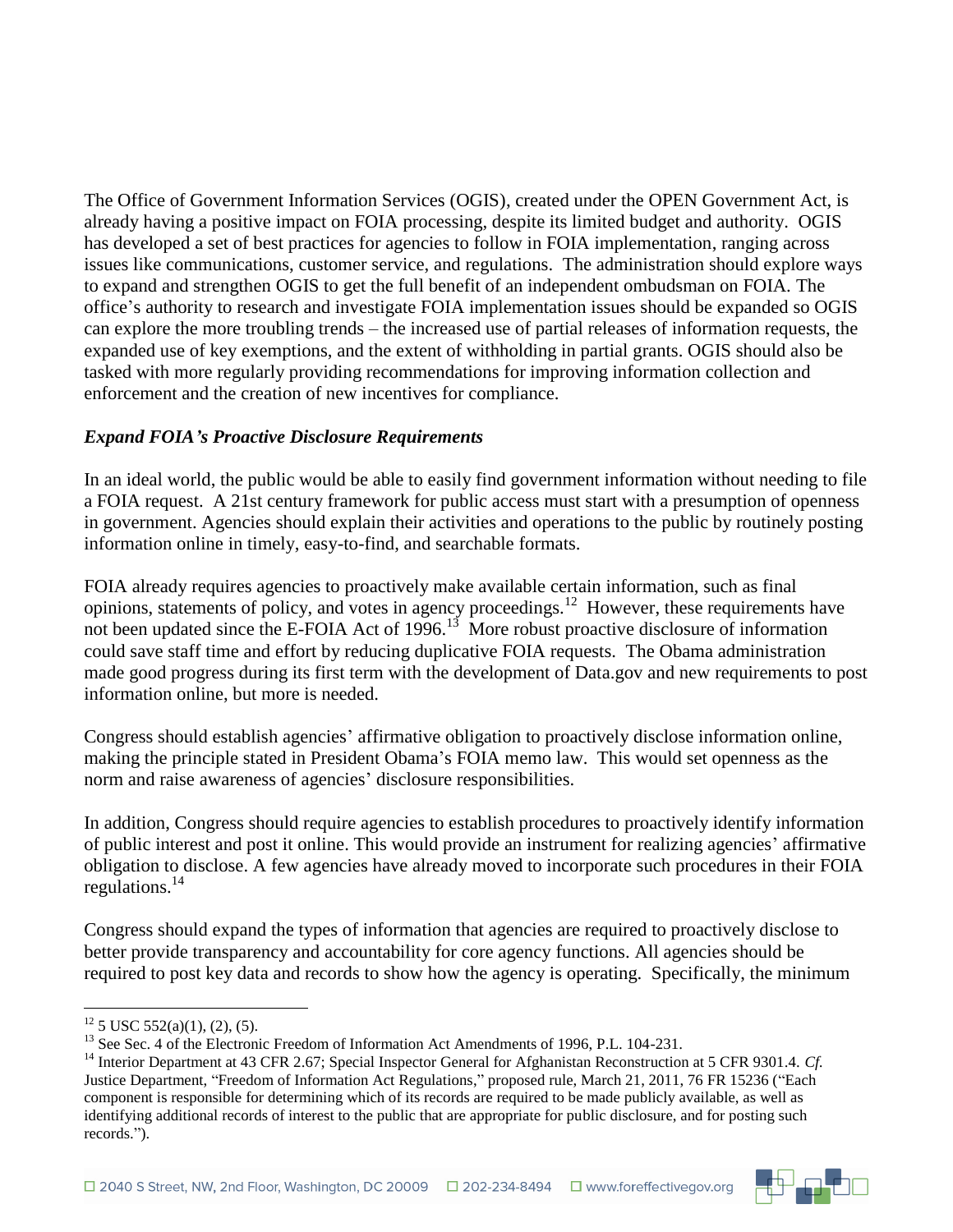standards for disclosure should require agencies to proactively release communications with Congress, FOIA requests and released documents, visitor logs, employee directories, calendars of senior officials, and information about agency advisory panels.<sup>15</sup>

Congress should also require agencies to post documents that have been released by the agency in response to a FOIA request. Under E-FOIA, agencies are required to post released documents that the agency considers likely to be the subject of multiple requests.<sup>16</sup> Expanding this requirement to *all*  released records, with appropriate exemptions, $17$  would make the information more accessible and reduce duplicative requests.

## *Leverage Technology for Faster Processing*

Congress should build on the tracking numbers assigned to each FOIA request required by the OPEN Government Act and mandate that agencies provide automated status information in order to minimize delays. Congress should also require every agency to receive requests and post responses online.

The new interagency portal, FOIAonline, should be improved to add additional functions and a better user interface. The administration and Congress should begin planning to scale up the website to handle government-wide participation.

## *Codify Reforms and Provide More Oversight*

The administration made progress on stronger FOIA policies in its first term, but without legislative action, much of this progress could disappear when the next president assumes office. Congress should pursue legislation to secure FOIA improvements for the long term. A legislative FOIA update should begin by codifying the presumption of openness, withholding records only in the event of foreseeable harm, and an affirmative obligation to disclose.

In addition, Congress should actively exercise its independent oversight role and hold regular hearings on FOIA performance and policies. The goal of this oversight should be to discover best practices, improve on existing efforts, and develop FOIA legislation, not just uncover shortcomings. Congress should also address issues such the allocation and effective use of resources to implement FOIA.

### *Expand Reporting Requirements*

The expanded reporting requirements under the OPEN Government Act have helped shed new light on the state of agencies backlogs and their responsiveness to different types of requests. The new quarterly FOIA reporting requirements that DOJ has initiated should help identify problems within agency performance quicker, but more data is needed.

1



<sup>&</sup>lt;sup>15</sup> See "Minimum Standards of Open Government," [http://www.foreffectivegov.org/files/info/open-gov-min-standards](http://www.foreffectivegov.org/files/info/open-gov-min-standards-final.pdf)[final.pdf.](http://www.foreffectivegov.org/files/info/open-gov-min-standards-final.pdf)

 $\frac{16}{6}$  5 U.S.C. § 552(a)(2)(D).

 $17$  *E.g.*, records released in response to "first-person requests" for records about the requester, such as those made jointly under FOIA and the Privacy Act (5 U.S.C. § 552a).